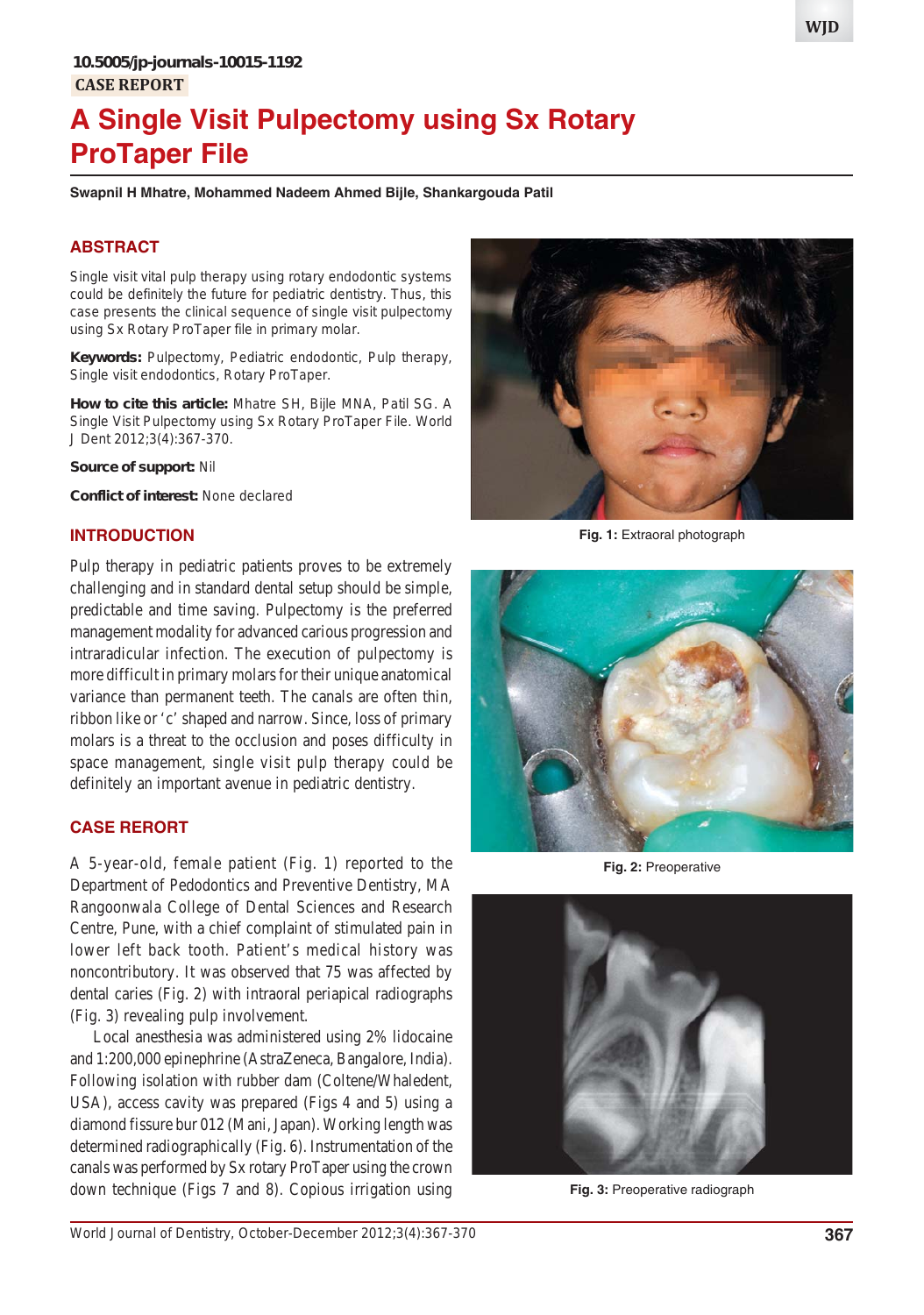

**Fig. 4:** Access opening—distal view



**Fig. 7:** Cleaning and shaping with Sx rotary ProTaper



**Fig. 5:** Access opening—mesial view



**Fig. 8:** Photographic representation—postcleaning and shaping



**Fig. 6:** Working length determination by radiographic method



**Fig. 9:** Obturation with ZOE

5.25% NaOCl solution (Hyposet, UPS Hygienes, Mumbai) and normal saline (Fresenius Kabi, AG, Germany) was carried out. The canals were dried using paper points (Ammdent, Mohali) and obturated (Fig. 9) by using

Unidirectional Lentulospiral (Mani, Japan) and Zinc Oxide Eugenol [(ZOE) Prime Dental Products Pvt. Ltd., Thane; Fig. 10]. Access cavities were further sealed using glass ionomer cement (GC Fuji 2, USA; Fig. 11).

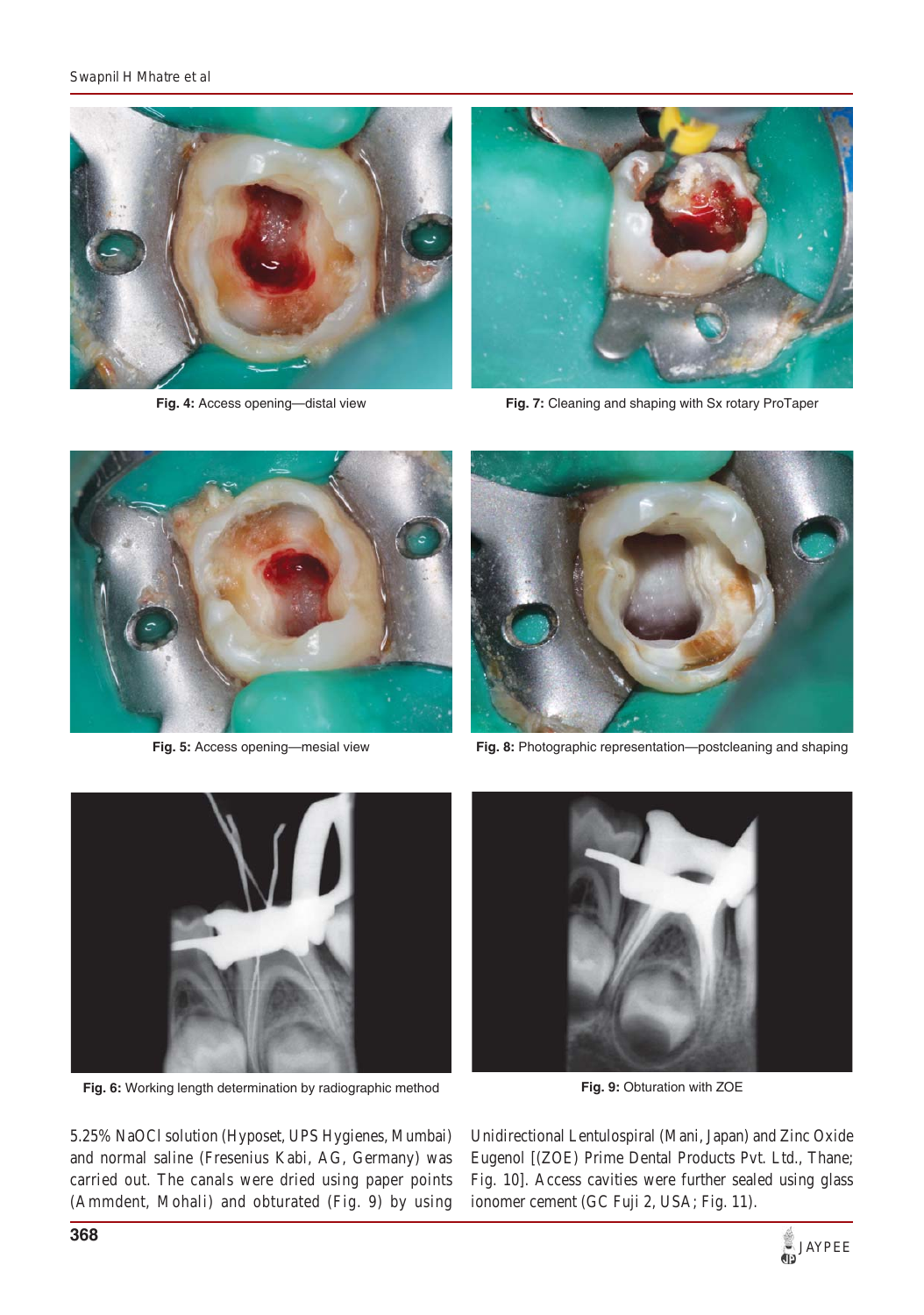

**Fig. 10:** Radiographic representation—postobturation restoration



**Fig. 11:** Postobturation restoration

#### **DISCUSSION**

The management of direct pulp exposure by caries or other injuries has been challenging and various methods like pulp capping, pulpotomy, pulpectomy, apexogenesis, apexification followed by root filling have been used. Proponents of pulp capping prefer the procedure as it is less invasive, less tissue destructive and easier to carry out thus saving time, effort and money. The mechanism of lesion development and pulp breakdown may be an important reason why pulps shows a declining rate of survival overtime following capping as compared to pulpotomy.<sup>1</sup> Predictability of successful pulp capping is inferior to longterm success rate of endodontic therapy. Moreover, the repair phenomenon developing in the pulp may result in the narrowing of the pulpal space making endodontic treatment difficult.<sup>2</sup> Between these two points of view are those who consider pulp capping appropriate only for exposures in healthy pulps after accidental trauma or those displaying signs of minimal pulpitis. In case of caries penetration, the tissue may be more or less inflamed,

#### *A Single Visit Pulpectomy using Sx Rotary ProTaper File*

depending on the extent of the bacterial invasion.<sup>3</sup> There are no reliable methods to assess the extent of inflammation and identify a cutoff point between a reversible or irreversible inflammatory pulpal condition. Spontaneous pain episodes of a lingering character, combined with prolonged sensitivity, appear to be the best clinical predictors, currently available to suggest an impaired prognosis for pulp capping, which proves to be nonreliable in case of pediatric patients.<sup>4</sup> Traditionally, pulpectomy has been scheduled into two or more appointments to disinfect the canal, improve patient comfort and observe healing before filling. However, one-visit endodontic treatment is faster, more convenient and prevents the recontamination of root canals between appointments. Most pulpal, dentoalveolar periradicular pathologies are inflammatory following infection. Regardless of the instruments and file sizes employed microorganisms are rarely eliminated completely from the root canals. Remaining pathogens may jeopardize the outcome of the pulp therapy.<sup>5</sup> Irrigation with sodium hypochlorite was found to be significantly more effective than saline in rendering canals free of bacteria.<sup>6</sup> It has been reported that the mechanical action of instrumentation and irrigation significantly reduced the number of bacterial cells in the root canal irrespective of the technique.<sup>7</sup> Nickel titanium (NiTi) files were five times more likely to achieve success than stainless steel files because they maintain the original canal shape during instrumentation in permanent teeth, but no such studies till date published confirm similar findings.<sup>8</sup> NiTi rotary instruments can predictably enlarge root canals while maintaining the original path, to sizes not routinely available with stainless steel files. Since, larger preparations remove more bacterial cells, a higher rate of treatment success rate is expected. However, the treatment of necrotic pulps in one session is a controversial issue. There are many inclusion criteria for selection of cases.<sup>9</sup> It is suggested that decisions regarding single or multiple visit treatment options should be based solely on the diagnosis and not the time available for treatment. Studies have found no difference in the incidence of postoperative pain between single and multiple visit endodontics $10$  whereas fewer failures were noted in the two visit treatment group than in the one visit treatment  $\gamma$ group.<sup>11</sup> Inability to dry canals completely, insufficient time for the procedure, long appointment induced stress on patient, the operator skill, root canal anatomy and instrument availability should also be considered while deciding upon single visit treatment. In a vital pulp, the infection is superficial; therefore, pulp extirpation and obturation are best completed in a single visit treatment. Flare-up induced by the leakage of the temporary seal is reduced and the teeth are ready sooner for final restoration diminishing a